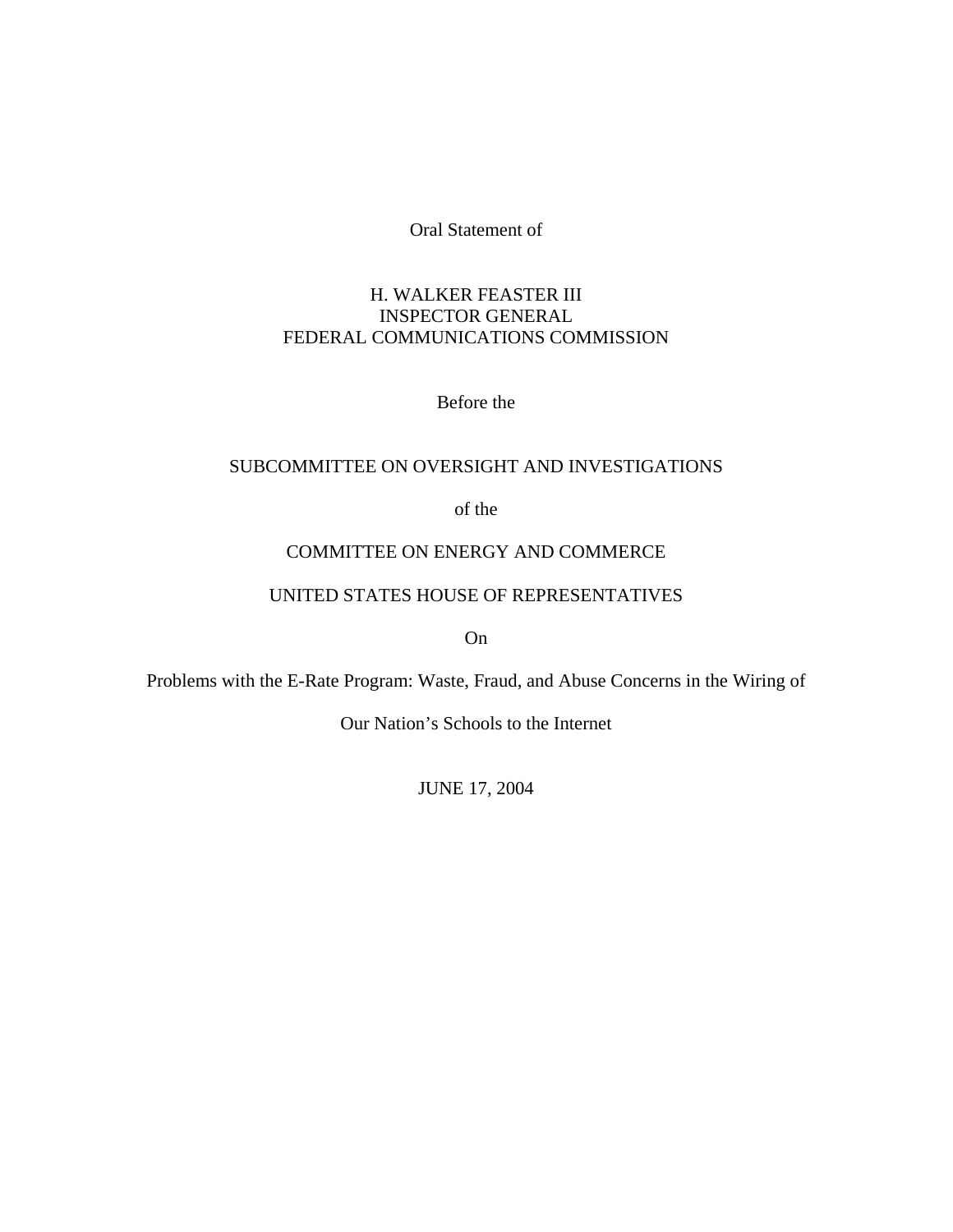Mr. Chairman and Members of the Subcommittee, I appreciate the opportunity to come before you today to discuss oversight of the E-rate program and to discuss concerns that my office has with the program as a result of our involvement in audits and investigations. In my testimony, I will briefly summarize my office's involvement in USF oversight, discuss our specific actions with respect to the Puerto Rico Department of Education's, or PRDOE's, involvement in the E-rate program, and describe in more general terms concerns my office has regarding the program. I would also like to introduce Thomas Bennett, the Assistant Inspector General for USF Oversight in the FCC Office of Inspector General. Mr. Bennett is responsible for USF oversight including oversight of the E-rate program.

I believe that it is particularly timely that we meet now to discuss waste, fraud and abuse in the E-rate program given recent events and media interest.

- In November 2003, Florida Today and WKMG Channel 6 in Orlando, Florida published a series of reports describing questionable spending of E-rate funding by the Brevard County School District.
- In April 2004, five individuals were indicted in connection with charges of conspiracy, mail fraud, and money laundering involving the E-rate program. The indictment charges that USAC paid these individuals over \$1.2 million dollars for goods and services that were not provided to the schools.
- Last month NEC-Business Network Solutions Inc. agreed to plead guilty and to pay a total \$20.6 million criminal fine, civil settlement and restitution today relating to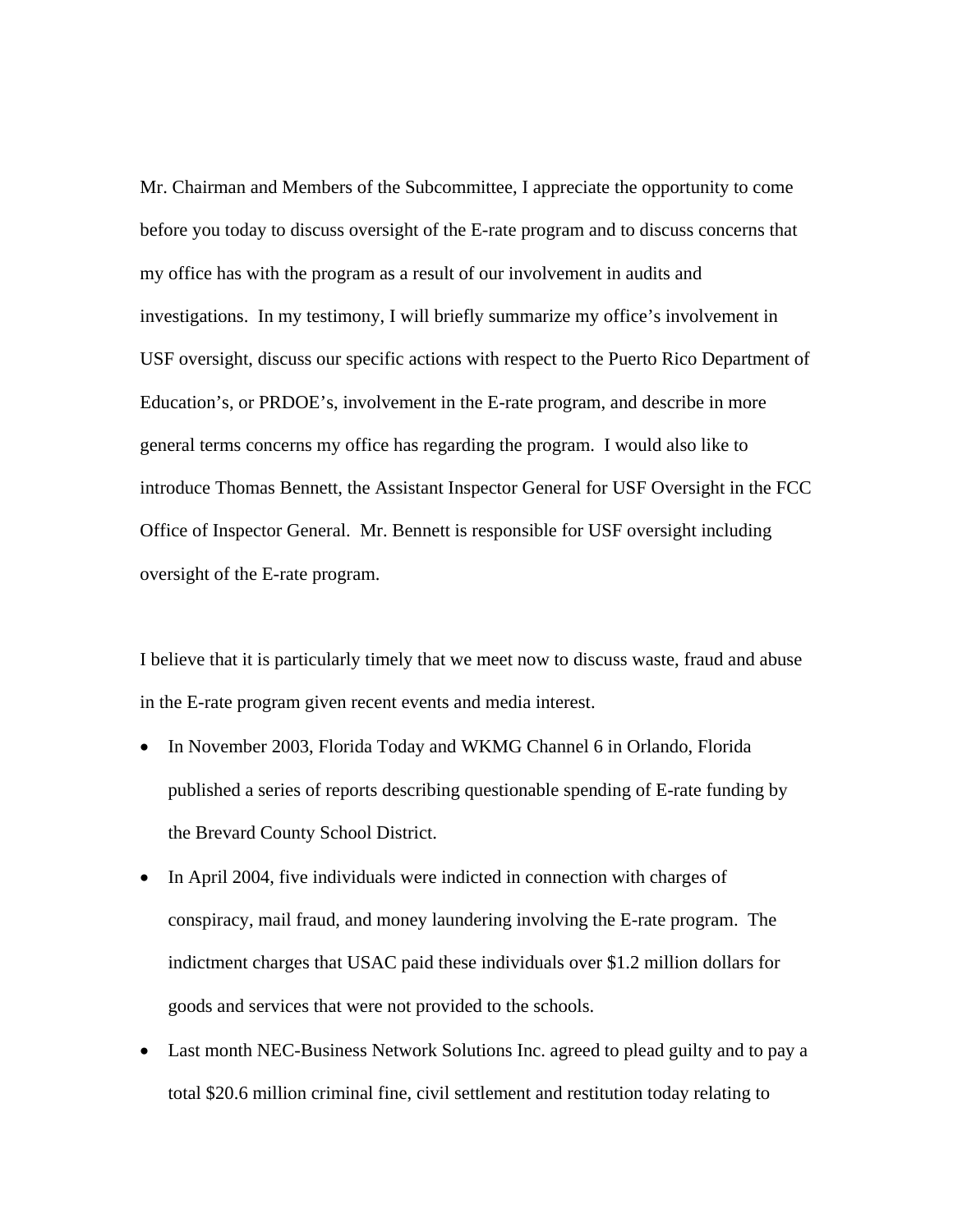charges of collusion and wire fraud in the E-Rate program. NEC/BNS was charged with rigging bids, wire fraud, inflating bids, agreeing to submit false and fraudulent documents to hide the fact that it planned on installing ineligible items, agreeing to donate "free" items that it planned to bill E-Rate for, and submitting false and fraudulent documents to defeat inquiry into the legitimacy of the funding request.

• Also last month, the Atlanta Journal-Constitution (AJC) ran a series of articles reporting wasteful spending of E-rate funding by the Atlanta Public School system. The Atlanta Journal Constitution reported that the Atlanta Public School system bought more equipment than it needed, routinely overpaid for goods and services, and stored unused network equipment worth about \$4.5 million in warehouses.

### **Background**

My office first looked at the USF as part of our audit of the Commission's FY 1999 financial statement. Since that time, my office has continued to devote considerable resources to oversight of the USF, and the E-rate program in particular; however, several obstacles have impeded our ability to implement effective, independent oversight of the program.

The primary obstacle we have dealt with has been a lack of adequate resources to conduct audits and provide audit support to investigations. We have requested appropriated funding to obtain contract support for USF oversight activities, but those funding requests are yet to be approved. I am presently able to devote three auditors full time and two auditors part time to the USF. Despite these limited resources, my office has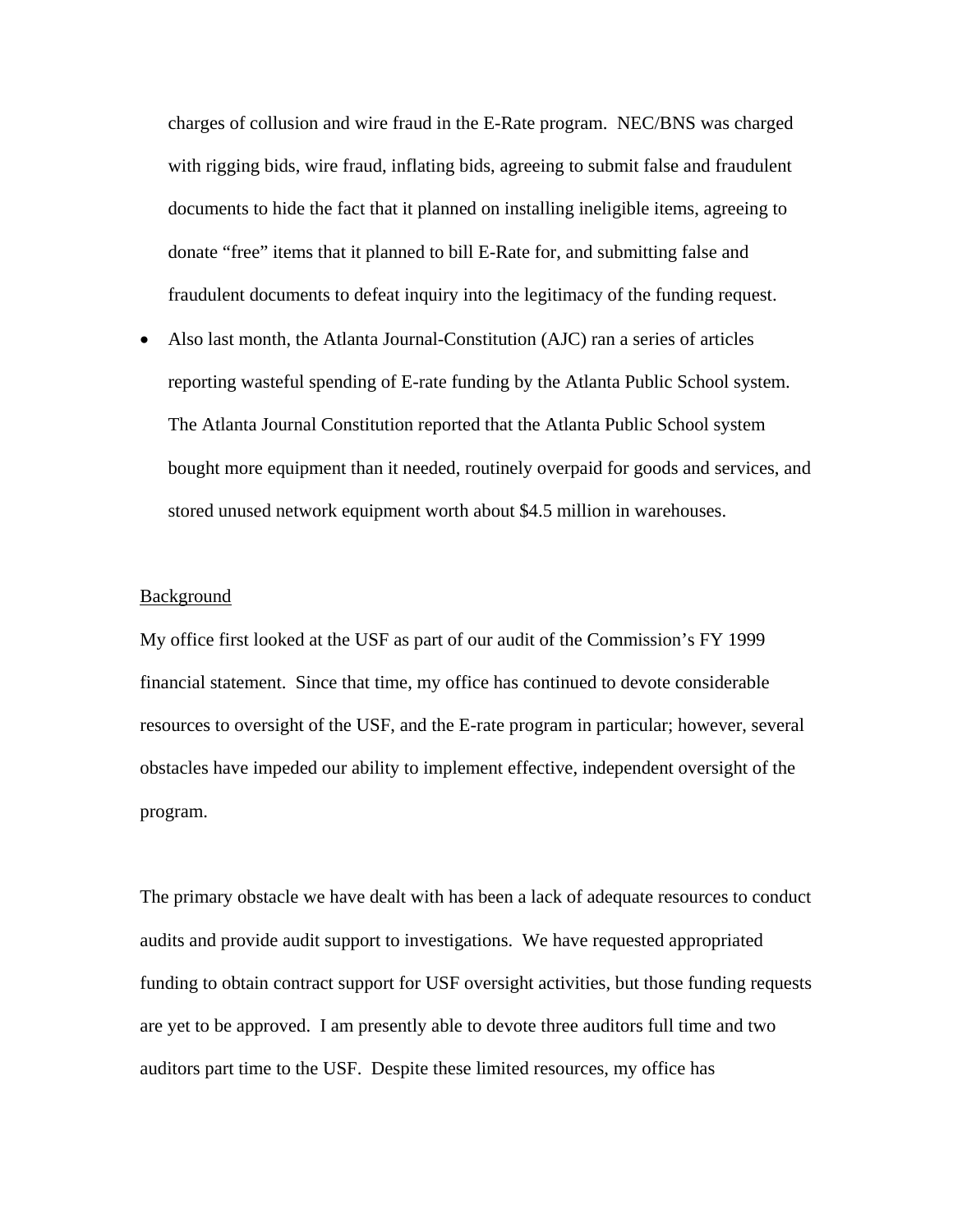implemented an independent oversight program that includes audits conducted using both internal resources and other federal Offices of Inspector General under reimbursable agreements; review of audit work conducted by USAC; and active participation in federal investigations of E-rate fraud. In addition to further audits of compliance, I believe it would be appropriate to conduct a broad-based review of the program.

### Puerto Rico Department of Education

I would like to briefly discuss allegations that my office received regarding wrongdoing related to PRDOE's involvement in the E-rate program and programmatic concerns that are highlighted by PRDOE.

In April 2001, my office was contacted by an auditor from the Office of the Comptroller of Puerto Rico, who alleged wrongdoing by PRDOE related to the receipt of E-rate funding. The allegations were that PRDOE did not comply with state and local procurement regulations during the E-rate vendor selection process and that PRDOE had not secured access to all the resources, such as teacher training and electrical infrastructure at the schools, necessary to make effective use of the goods and services being provided.

Based on information we gathered and reviewed in a preliminary investigation, we referred this matter to Federal law enforcement on May 31, 2001. That investigation is on-going and we are continuing to provide support to the investigation as warranted.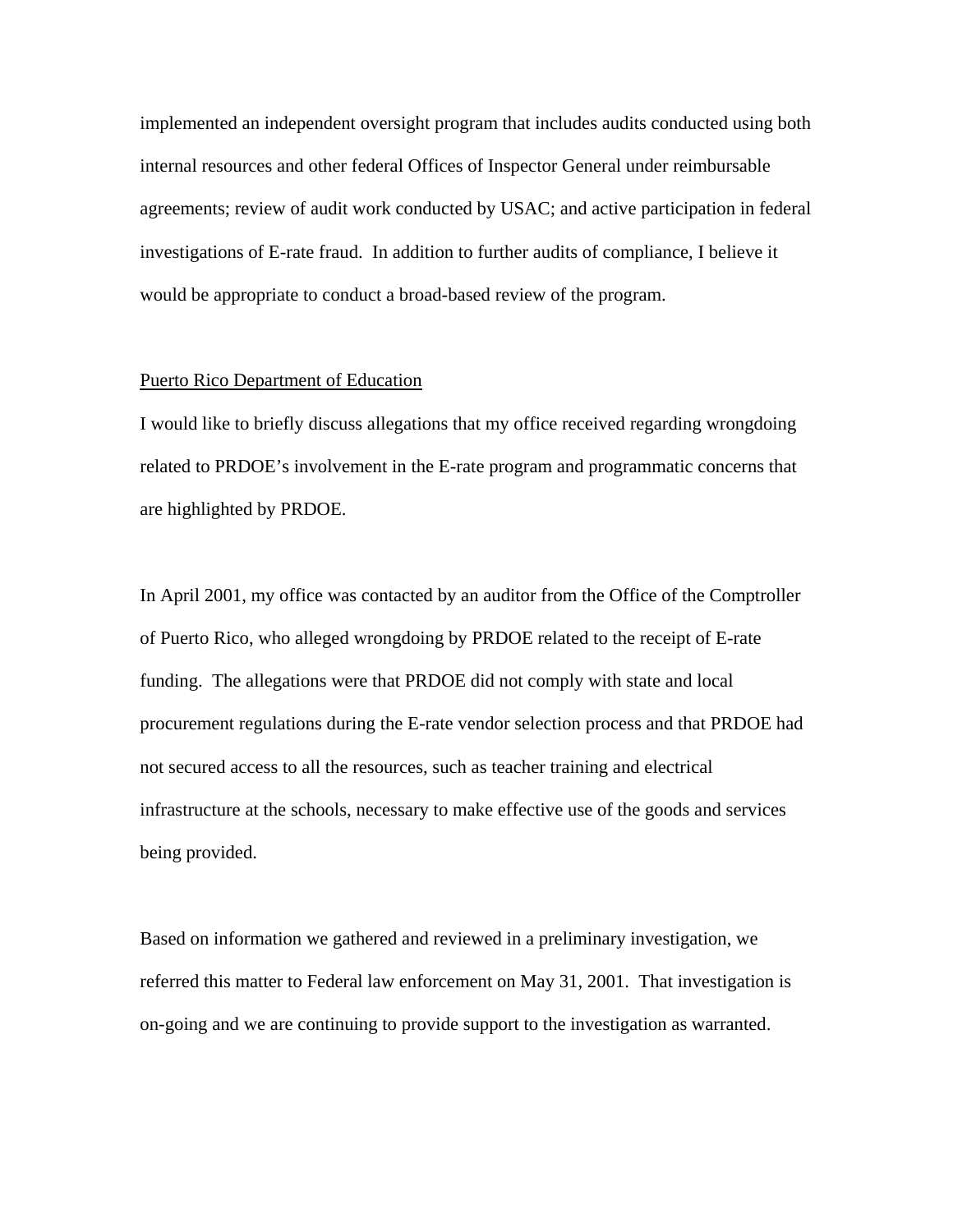#### Concerns with the E-rate Program

The Puerto Rico matter highlights several concerns that my office has with this program. These concerns include a lack of timely and effective resolution for audit findings from E-rate beneficiary audits, inadequacies in the competitive procurement requirements, effective use of purchased goods and services, and inadequacies in applicant certifications regarding compliance with program requirements.

Program rules require that applicants use a competitive procurement process to select vendors. We question whether the rules are adequate to ensure a competitive process is followed. In addition, weak recordkeeping requirements to support the procurement process, as well as other aspects of the E-rate application, offer little protection to the program.

Site visits to PRDOE facilities have verified that the schools had neither the physical infrastructure to support the system that was planned nor appropriate equipment and training to effectively use the E-rate funded system. Additionally, some assets purchased with E-rate funding are yet to be installed in Puerto Rican schools. These conditions exist despite PRDOE certifications that they were prepared to make effective use of the goods and services purchased with E-rate funds. The E-rate program is heavily reliant on applicant certifications, in lieu of independent verification.

In addition to concerns that are highlighted by PRDOE, my office has identified other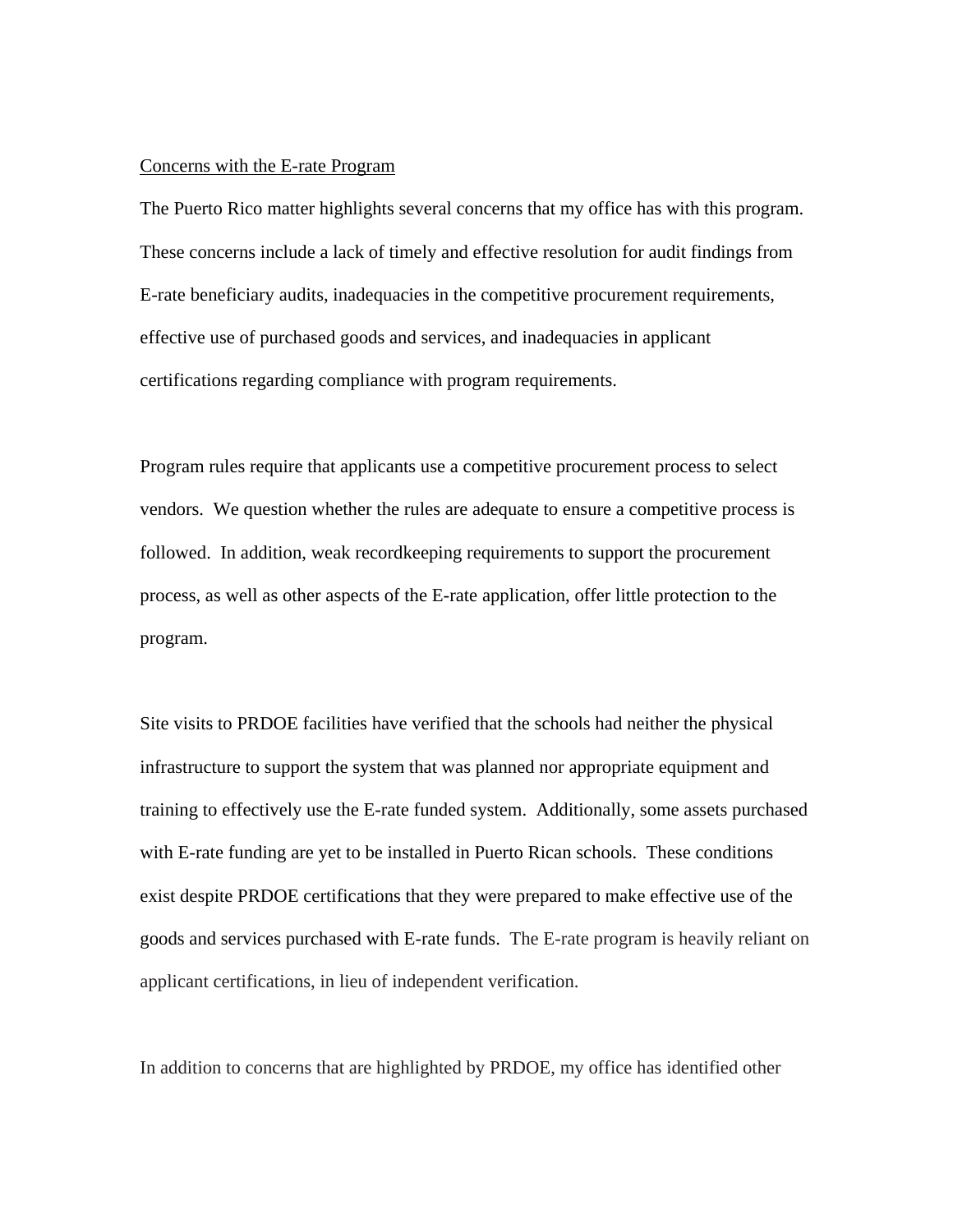concerns as a result of audits and investigations.

USAC has implemented numerous procedures to administer the E-rate program. The Commission has formally adopted some, but not all, of the USAC operating procedures. We believe that this distinction between program rules and USAC implementing procedures represents a weakness in program design and we believe that this situation contributes to confusion regarding the rules governing the program.

This differentiation between program rules and USAC procedures is illustrated in the technology planning area. Program rules require that applicants prepare a technology plan and that the technology plan be approved. USAC implementing procedures contain detailed requirements for the contents of technology plans, which significantly add to the value and validity of the plan. We have observed many instances of non-compliance with program rules and USAC procedures related to the technology planning process.

The E-rate program allows eligible schools and libraries to receive goods and services based on discount rates, with the fund picking up the portion not paid by the applicant. A number of audits have identified that applicants have not followed program requirements for discount rate calculation or were unable to support the discount rate calculated.

Applicants are required to pay their portion of the cost for E-rate goods and services to their service providers and service providers are required to bill applicants for these costs.